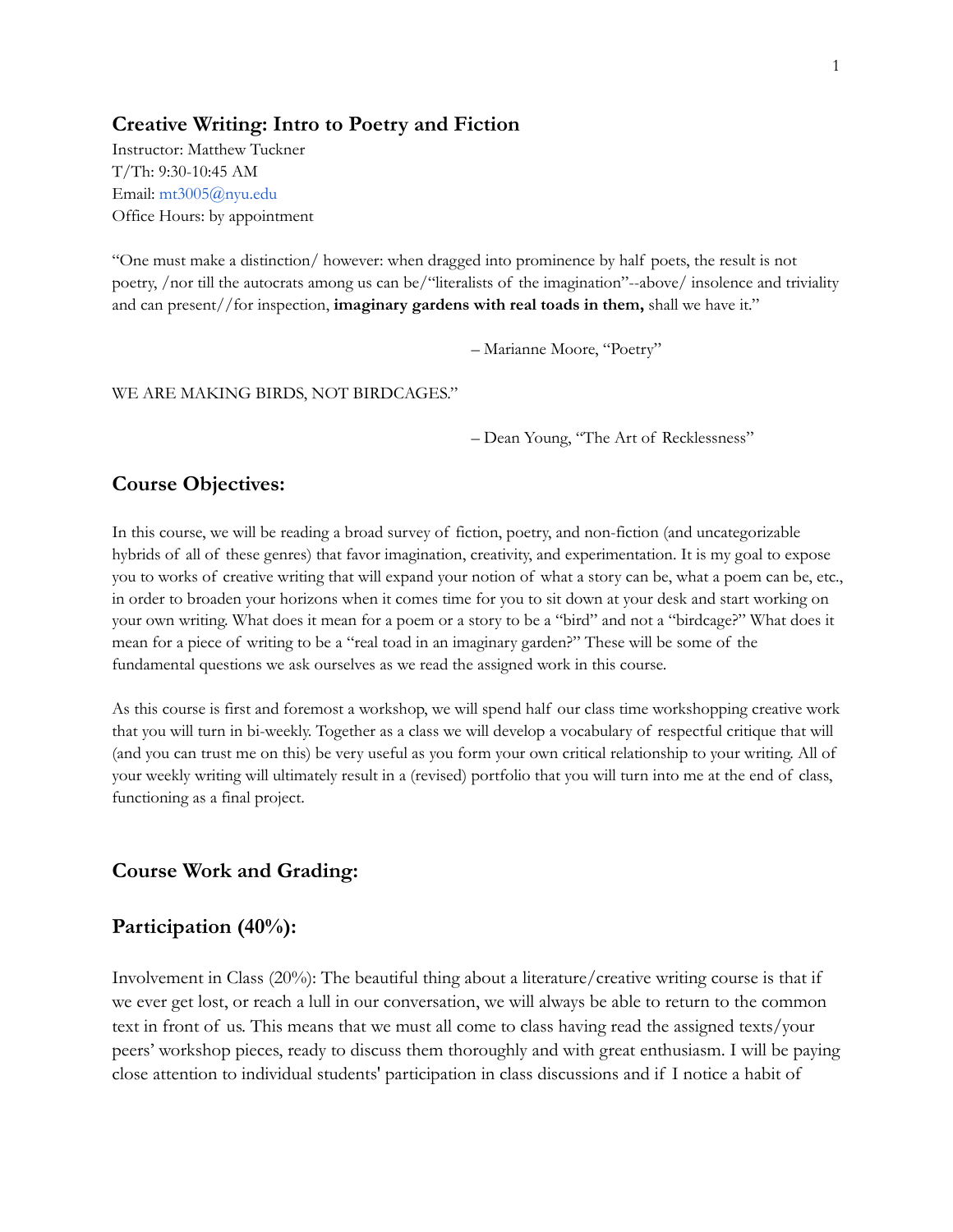silence, you can expect to be called on. If I notice there is class-wide neglect of the assigned readings, you can also expect the implementation of reading quizzes.

Attendance (20%): Attendance in this class is of the utmost importance. It will be very difficult for me to find work for individual students to do outside of class to replicate work done in class. Students will be granted two no-questions-asked absences. **Any absences beyond this will result in a 5% grade reduction.** Absences that include documented illness, bereavement, religious holidays, school-sponsored activities, etc. will not be included in this count so long as they are properly documented and I am notified ahead of time.**Three late arrivals will count towards one free absence.** Students who arrive within five minutes of the beginning of class are not considered late, as long as they do not make a habit of it.

# **Writing and Responses (60 %)**

As mentioned before, our time in this course will be split equally between discussing the assigned reading and workshopping student work. As I am first and foremost a poet, we will spend the first half of semester reading and writing poetry, and the second half of the semester reading and writing prose.

## **Writing (30 %)**

Workshop (10 %): At the beginning of the semester we will split the class into two groups: Group A and Group B. Students will be workshopped on Thursday, every two weeks, with each group alternating (you can see your workshop schedule below). In order to ensure that we have enough time to read each and every piece thoroughly, it is each individual student's responsibility to turn in their piece to me by **Monday at 8 pm** the week of their workshop. I will print out copies of everyone's pieces and hand them out Tuesday morning in class. **Poetry submissions (with some exceptions) should be no more than three pages single-spaced and prose submissions should be no less than four pages and no more than twelve pages double-spaced (with some exceptions).**

Final Portfolio (20 %): At the end of the semester, students will be expected to hand in a final portfolio, consisting of revised versions of five of their workshopped pieces, preferably three poems and two prose pieces. Attached to this portfolio will be an artist statement that elucidates your craft choices and your different methods of revision. This artist statement need be no more than a page to two pages double-spaced.

#### **Responses (30 %)**

Reading Responses (15%): Every Tuesday, we will discuss a selection of readings that are meant to inform, challenge, and confound as you move forward with your writing for the week. These will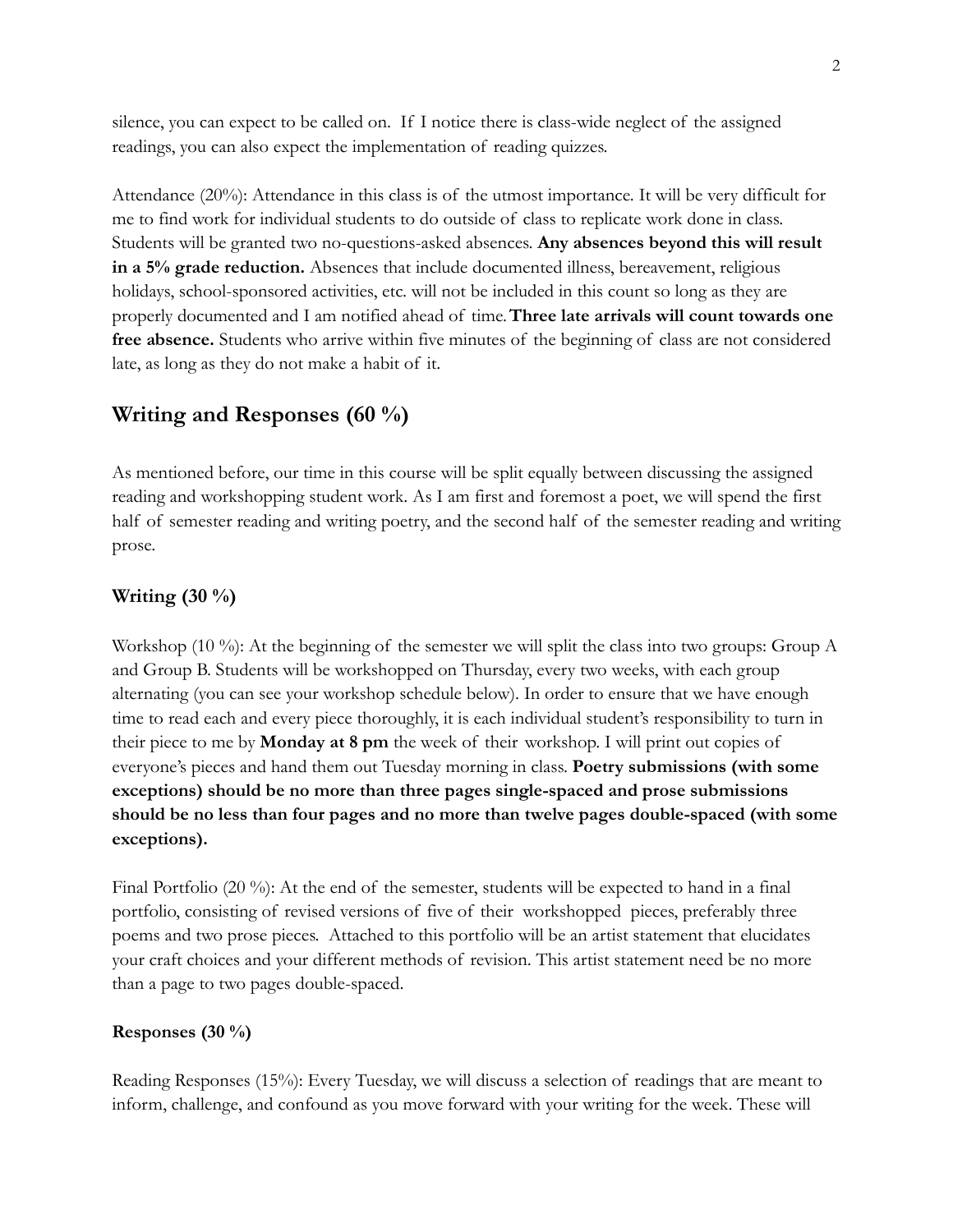mostly be uploaded to Brightspace in labelled PDF packets, although we will be reading one full length book midway through the course (listed below) that will force us to apply what we've learned about craft on a macro scale. The PDF packets will often be pretty lengthy. Try your best to read all of the assigned material, but I will point out the most important pieces that we will center our conversations around, each week. **Due at the beginning of every Tuesday class ( by email) will be a response to the readings we will be discussing.** The point of this s to help you actualize your feelings about craft, while also giving us starting points for our discussion. These responses should be a page, double-spaced. As there will be several readings every week, you must respond to at least three of the readings in your response. This is meant to be a space for you to organize your thoughts, therefore I want to refrain from placing too many strictures on it.

Workshop Responses (15%): **Due every Thursday will be typed up versions (sent to me by email) of your comments on your peers' workshop pieces.**Even if you are being workshopped, you are still required to comment thoroughly on the other pieces that are being workshopped in your group. Although I will not be asking you to print out very much material throughout the semester, I would like you to print out copies of your comments so that we can avoid laptop usage during the workshop. You can either hand your comments back directly to your peers, or send them by email.

**\*Quality of creative writing and "talent" will not be the basis of grading in this class. You will be graded on the aforementioned requirements only.\***

## **Required Reading Materials**

- 1. PDFs found on Brightspace (most of the readings will be listed by date here)
- 2. *Tenderness* by Derrick Austin

# **Electronics**

During craft discussions, electronics will be allowed so that students may access online documents. However, if a student is caught engaging with non-class material, they may be asked to print out these documents for class instead. There will be no devices in use during workshop, unless permission is granted.

# **Academic Honesty**

Work that is submitted for this class must be the students' own work. Do not share work and do not plagiarize. Any violations of this will be reported.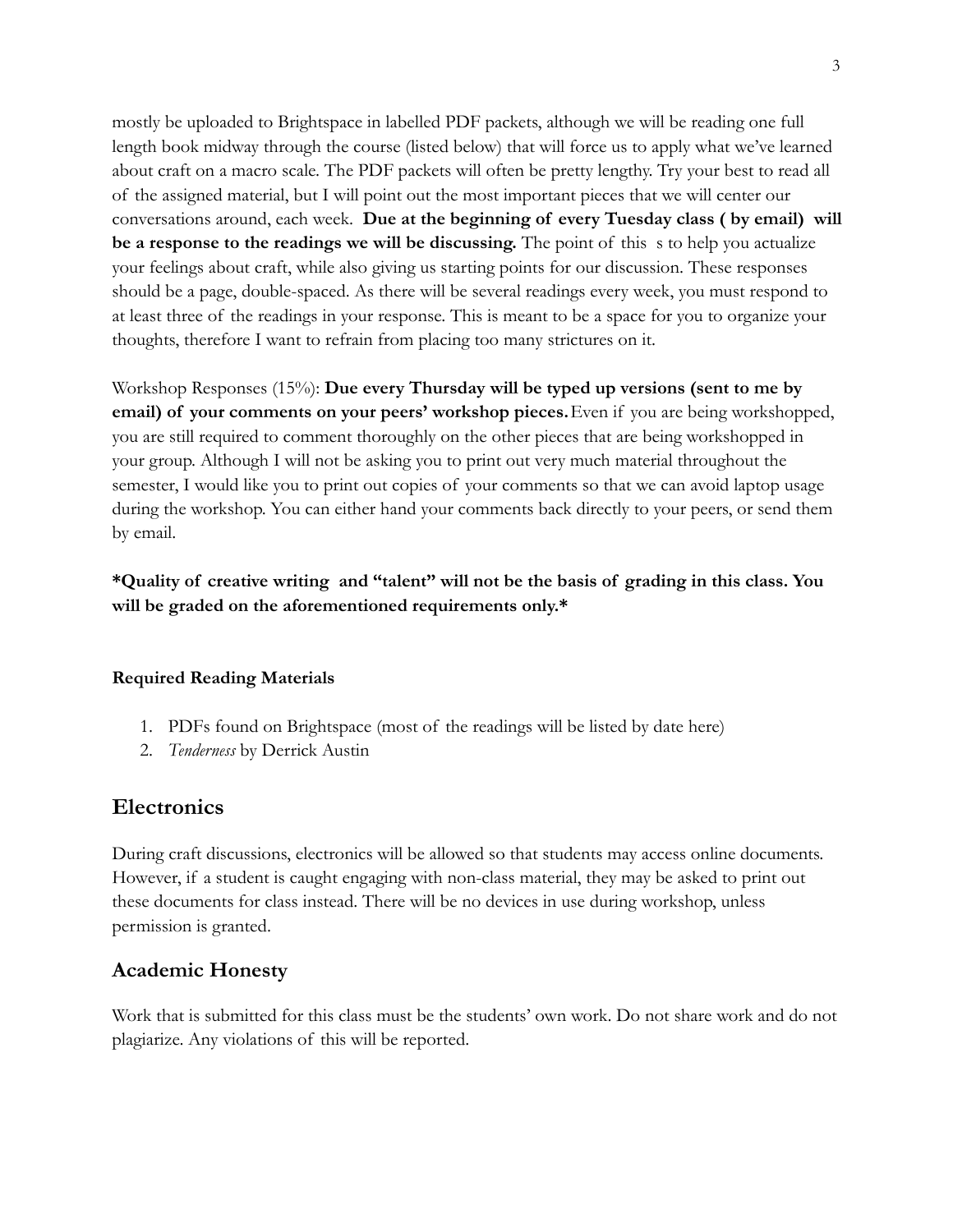## **Disability Disclosure Statement**

Academic accommodations are available to any student with a chronic, psychological, visual, mobility, learning disability, or who is deaf or hard of hearing. Students should register with the Moses Center for Students with Disabilities at 212-998-4980, or at 726 Broadway (2nd floor) or at [www.nyu.edu/csd](http://www.nyu.edu/csd).

## **Student Wellness Policy**

Unless we see explicit evidence in workshop that the speaker of a work is the writer themselves, we assume the speaker is fictional. However, certain content relating to murder, depression, suicide, sexual assault, or severe mental distress, or other possible cries for help, will likely prompt the instructor's attention. Please send an email putting this work in context before submitting work, especially for workshop, that may be interpreted as such. If you do feel you need someone to talk to at any point in the semester, please feel safe to reach out to me and I can guide you to the NYU Wellness Center.

#### **Reading and Workshop Schedule**

**Week One:**

**Tuesday 1/25**: First day of class!! Introductions and General Discussion. Read through Syllabus. **Readings Due:** "Going for a Beer" by Robert Coover, "Poem" by Donald Justice," and "Poetry" by Joanna Klink. **Writing Due**: No writing due.

**Thursday 1/27**: Our first informal workshop. Everyone will come to class with a piece of writing that we will workshop in a lightning round. This will be to get a handle on the workshop format as a class.

**Readings Due**: No Readings Due **Writing Due:** A short piece of creative writing, 1-3 pages (poetry or fiction).

**Week Two:**

**Tuesday 2/1: "The Speaker:"** The first day of our poetryunit.

**Readings Due:** "The News" by Arda Collins, "Work Song," by Mark Levine, "Dream Songs" by John Berryman, Excerpts from *Seam*, by Tarfia Faizullah, "Poem About My Rights" by June Jordan," "Nightstick' by Joy Priest," "Am Moor" by Lucie Brock-Broido "Philomath" by Devon Walker-Figueroa, "Devouring Each Other" by Christopher Kondrich, "All they Want is My Money My Pussy My Blood" by Morgan Parker, Excerpt from *Citizen* by Claudia Rankine, excerpts from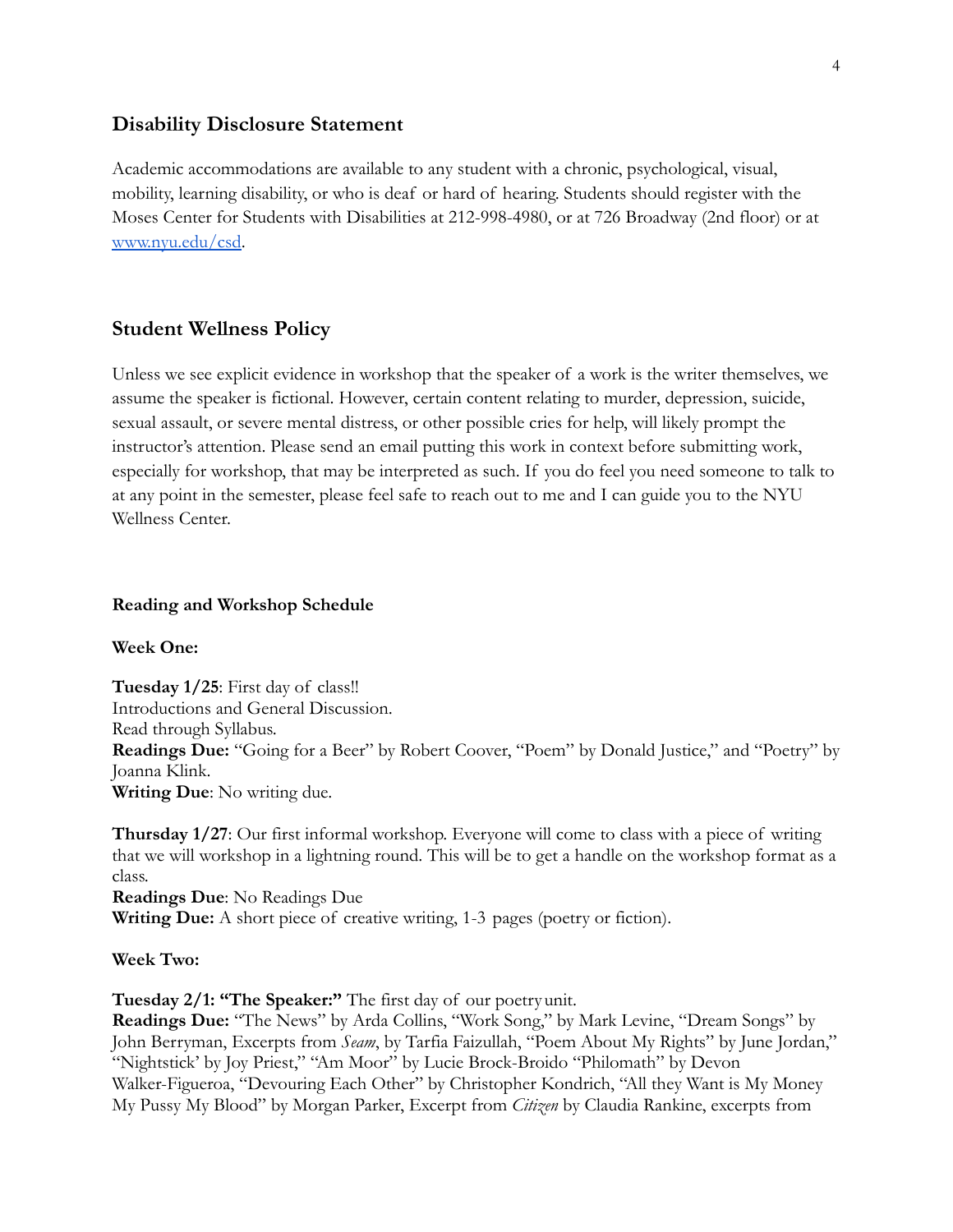*Engine Empire* by Cathy Park Hong, "Mayakovsky" by Frank O'Hara, "The Only Yak in Batesville, Virginia" by Oni Buchanan, etc. **Optional reading**: "Personism" by Frank O'Hara **Writing Due:** Response Paper

**Thursday 2/3: Workshop Group A Readings Due:** Group A's poems. **Writing Due:** Comments on Group A's poems.

**Week Three:**

#### **Tuesday 2/8: "Structure and "The Turn"**

**Readings Due:** "Amsterdam" by Megan Fernandes, "Cape Coast Castle" by Yusef Komunyaaka, "The Yachts" by William Carlos Williams, "What the End is For" by Jorie Graham, "Skydive" by Dean Young, "Here" by Mark Strand, "Just the Wind for a Sound, Softly" by Carl Phillips," excerpts from *Blackacre by* Monica Youn, "Hymn for Dan," by Chessy Normile, "Nude Descending a Staircase" by Shangyang Fang, "Song," by Brigit Pegeen Kelly, "The Fish," by Elizabeth Bishop, "Golden Gate Park," by Jacques Rancourt," "Lying in a Hammock at William Duffy's Farm" by James Wright, "What Was There to Bring Me to Delight But to Love and Be Loved?" by Paisley Rekdal, "38" by Layli Long Soldier

**Writing Due:** Response Paper

## **Thursday 2/10-Workshop Group B**

**Readings Due:** Group B's Poems **Writing Due**: Comments on Group B's Poems

**Week Four:**

#### **Tuesday 2/15: "Line and Syntax"**

**Readings Due:** excerpts from *Headwaters* by Ellen Bryant Voigt, excerpts from S*ometimes I Never Suffered* by Shane McCrae, excerpts from *Calling a Wolf a Wolf* by Kaveh Akbar, excerpts from *the true keeps calm biding its story* by Rusty Morrison, excerpts from *The Vault* by Andrés Cerpa, excerpts from *the trees, the trees* by Heather Christle, excerpts from *A Woman of Property* by Robyn Schiff, excerpts from *Observations* by Marianne Moore, "Ode" by Jane Huffman, "Annunciation" by Michael Dumanis, "Single Lines Look Forward. Or One Monostich past 45" by francine j. harris, excerpts from *The Art of the Poetic Line* by James Longenbach, excerpts from *The Art of Syntax* by Ellen Bryant Voigt,

**Writing Due:** Response Paper

**Thursday 2/17-Workshop Group A Readings Due:** Group A's Poems **Writing Due:** Comments on Group A's Poems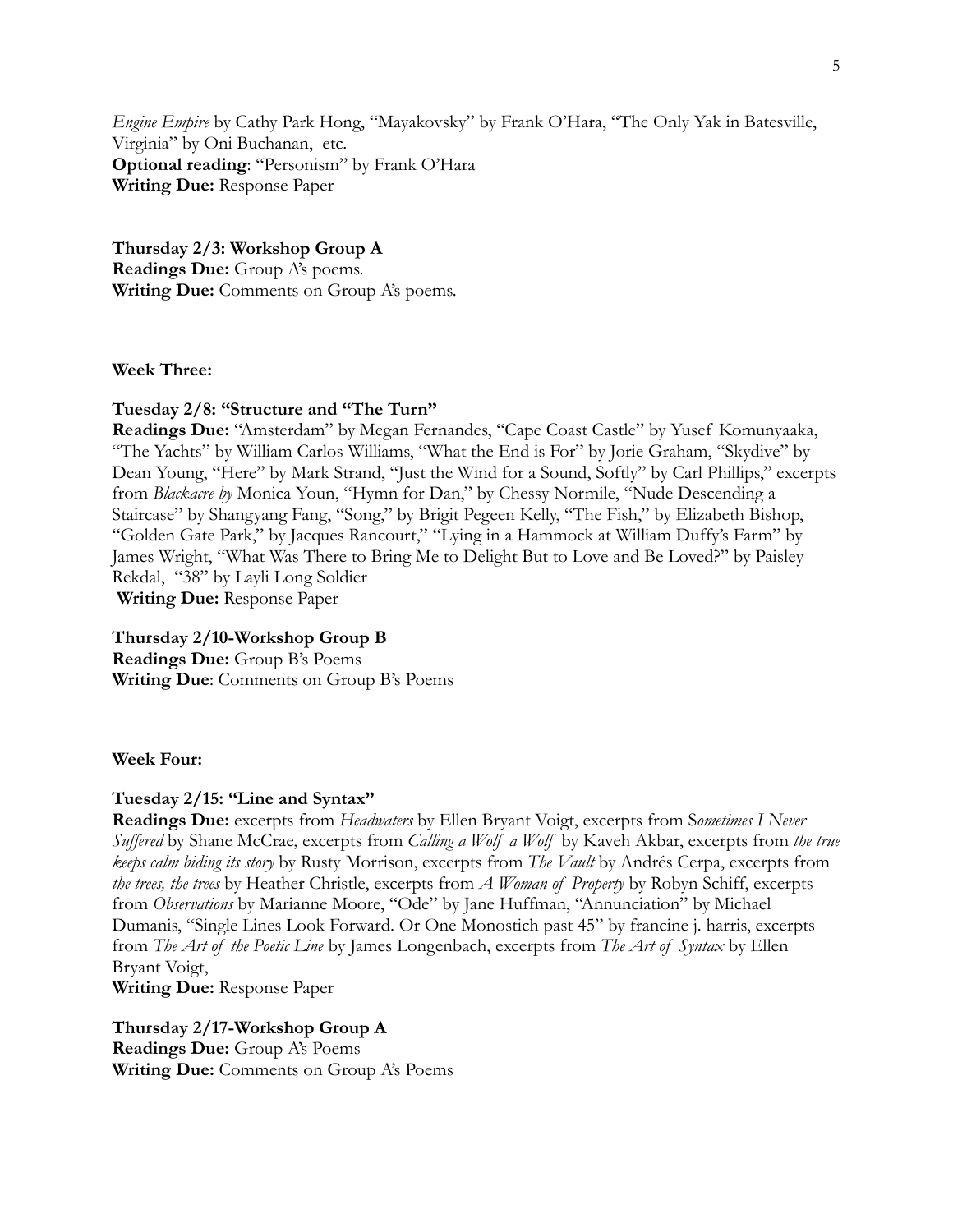#### **Week Five:**

# **Tuesday 2/22: A Plethora of Forms! (Pt. 1)**

## **Readings Due:**

**Sonnet**: Shakespeare/Petrarch, excerpts from *American Sonnets for our Past and Future Assassin* by Terrance Hayes, excerpts from *Frank* by Diane Seuss, excerpts from *The Sonnets* by Sandra Simonds. **Ghazal**: "Ghazal" and "Tonight" by Agha Shahid Ali, "Miscegenation" by Natasha Trethleway, "where are you planted" by Evie Shockley

Pantoum: "My Brother at 3AM" by Natalie Diaz, "September Elegies," Randall Mann, "Descent of the Composer" by Airea D. Matthews

**Villanelle: "**One Art" by Elizabeth Bishop, excerpts from *Witch House* by Kiki Petrosino, "Veteran" by Michael Dumanis

**Sestina:** "Farm Implements and Rutabagas in a Landscape" and "The Painter" by John Ashbery, "Sestina Where Every End Word Is Lyndon Johnson," by Sasha Debevec-McKenney

**Abecedarian: "**Abecedarian Requiring Further Examination of Anglikan Seraphym Subjugation of a Wild Indian Rezervation" by Natalie Diaz, "Abecedarian "G"" and "As When Waking" by Daniel Schonning

**Writing Due:** Response Paper

# **Thursday 2/24: Workshop Group B**

**Readings Due:** Group B's Poems **Writing Due:** Comments on Group B's Poems

**Week Six:**

#### **Tuesday 3/1: A Plethora of Forms! (Pt.2)**

**Elegy:** "Psychoanalysis: An Elegy" by Jack Spicer, "Eight Elegies" by Rick Barot, "Another Elegy" by Jericho Brown, "A Small Needful Fact" by Ross Gay, excerpt from *Elegy* by Mary Jo Bang, "The Day Lady Died" by Frank O'Hara, "Author's Prayer" by Ilya Kaminsky, "Elegy as" poems by Jan Verberkmoes," "Elegy" by Corey Van Landingham

**Ode: "**Ode to the Puritan in Me," by Ross Gay, "Monologue for an Onion" by Suji Kwock Kim," "Ode to Klonopin" by William Fargason, "Miss you. Would like to take a walk with you." by Gabrielle Calvocoressi

**Ekphrastic: "**Orfeu Negro/Black Orpheus" by Desiree C. Bailey, "Archaic Torso of Apollo" by Rainer Maria Rilke," "Owl Pellet" by Justin Wymer, "Voyage of the Sable Venus," by Robin Coste Lewis, "A Stone Knife," by James Schuyler, "Looking at Medieval Art," by Richie Hofmann, "Landscape with the Fall of Icarus" by Paul Tran

**Persona Poem/Self-Portrait:** excerpt from *The Wild Iris* by Louise Glück, "Skinhead" by Patricia Smith, "Final Poem as Persona," by Phillip B. Williams, "Mirror," by Sylvia Plath, "The Blue Terrance," by Terrance Hayes, "Self Portrait as Vincent Van Gogh in the Asylum at Arles" by Roger Reeves

**Long Poem/Sequence:** "Of the Leaves that Have Fallen"by Rickey Laurentiis, "Hymn to Life" by Timothy Donnelly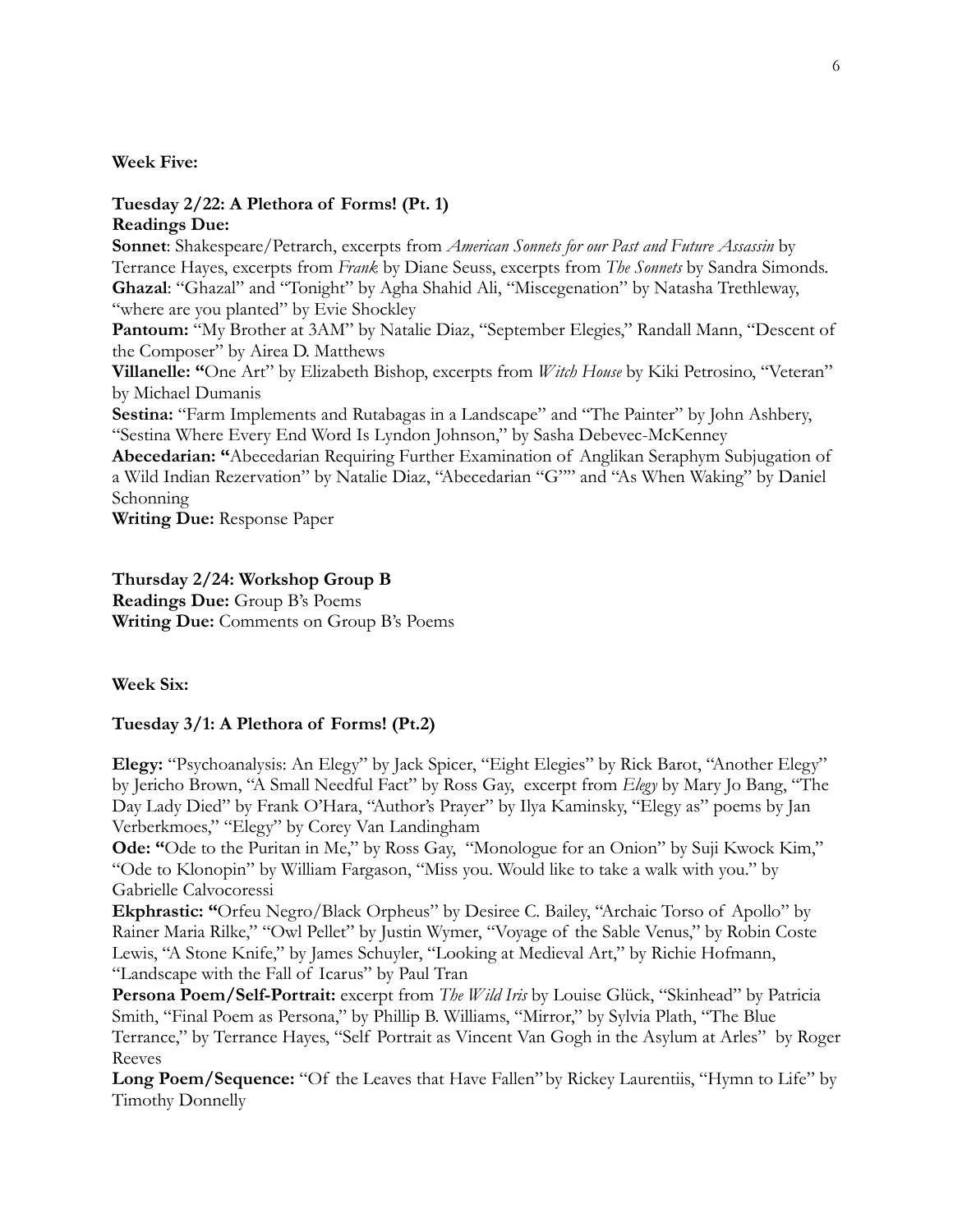**Nonce Forms:** Pecha Kucha, Golden Shovel by Terrance Hayes, Duplex by Jericho Brown, the Burning Haibun by Torrin A. Greathouse, Someday I'll Learn to Love (Blank) by Frank O'Hara, Ocean Vuong, and Roger Reeves

**Thursday 3/3: Workshop Group A Readings Due:** Group A's Poems **Writing Due:** Comments on Group A's Poems

**Week Seven:**

**Tuesday 3/8: Tenderness**

**Readings Due:** *Tenderness* by Derrick Austin **Writing Due:** Response paper

**Thursday 3/10: Workshop Group B Readings Due:** Group B's Poems **Writing Due:** Comments on Group B's Poems

**Week Eight: Tuesday 3/15 No Class: Spring Break Thursday 3/17 No Class: Spring Break**

#### **Week Nine:**

**Tuesday 3/22: Prose Poem and the Very Short Story:** beginning of prose unit! **Readings Due:** excerpts from *The World Doesn't End* by Charles Simic, excerpts from *The Collected Stories* of Lydia Davis, excerpt from*Collected Stories* by Diane Williams, *Short Talks* by Anne Carson, "The Napoleon Hat" by James Tate, excerpt from *Inheritance* by Taylor Johnson, "Marriage" by Anne Waldman, "Fingers on a Gay Man" by Zach Linge, excerpt from *The Fire Eater* by Jose Hernandez Diaz, excerpts from *The Age of Wire and String* by Ben Marcus **Writing Due:** Response Paper

**Thursday 3/24: Workshop Group A Readings Due:** Group A's Prose Pieces **Writing Due:** Comments on Group A's Prose Pieces

**Week Ten Tuesday 3/29 "Narrative Tension"**

**Readings Due**: "Rise Baby Rise!" an essay on Barthelme's The School" by George Saunders, "The School," by Donald Barthelme, "Rondine Al Nido" by Claire Vaye Watkins," "What We Talk About When We Talk About Anne Frank" by Nathan Englander, "Incarnations of Burned Children" by David Foster Wallace **Writing Due:** Response Paper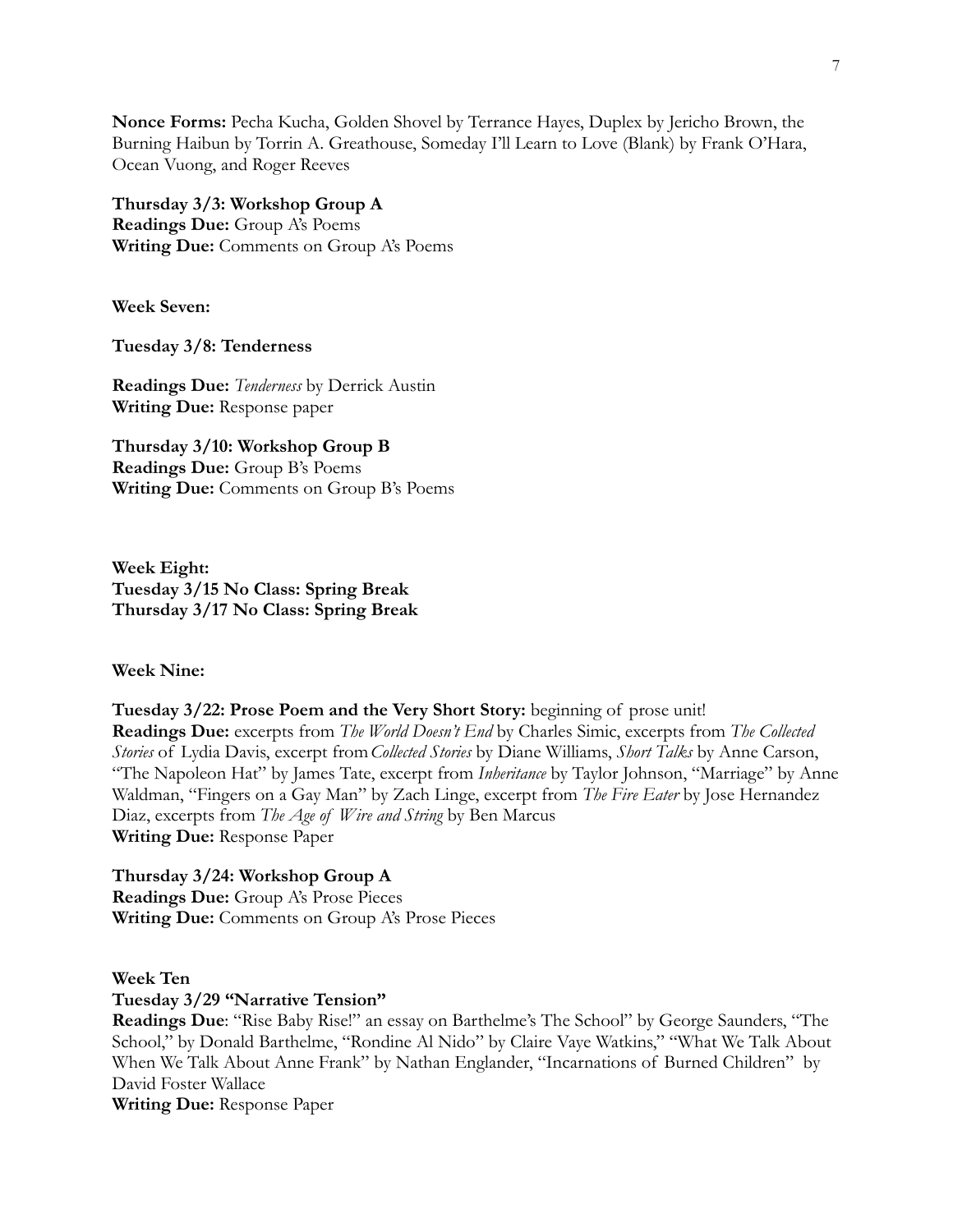## **Thursday 3/31 Workshop Group B Readings Due:** Group B's Prose Pieces **Writing Due:** Comments on Group B's Prose Pieces

#### **Week Eleven:**

#### **Tuesday 4/5: "Voice/Style/Character"**

**Readings Due:** "Slatland," by Rebecca Lee, "Car Crash while Hitchhiking" by Denis Johnson, excerpt from *Luster* by Raven Leilani, "Boys Go to Jupiter" by Danielle Evans, "Home" by George Saunders, "Brass" by Joy Williams **Writing Due:** Response Paper

**Thursday 4/7: Workshop Group A**

**Readings Due:** Group A's Prose Pieces **Writing Due**: Comments on Group A's Prose Pieces

**Week Twelve:**

#### **Tuesday 4/12: "Ways of Telling"**

**Readings Due:** "Superking Son Scores Again" by Anthony Veasna So, "The Semplica Girl Diaries" by George Saunders, "Belles Lettres" by Nafissa Thompson-Spires, "Summer Boys" by Ethan Rutherford **Writing Due**: Response Paper

**Thursday 4/14 Workshop Group B Readings Due:** Group B's Prose Pieces **Writing Due:** Comments on Group B's Prose Pieces

**Week Thirteen**

**Tuesday 4/19: "Speculative Worlds" Readings Due:** "Zimmer Land" by Nana Kwame Adjei-Brenyah, "Everything Ravaged, Everything Burned," by Wells Tower, "Tributaries" by Ramona Ausubel, "Standard Loneliness Package" by Charles Yu Writing Due: Response Paper

**Thursday 4/21: Workshop Group A Readings Due:** Group A's Prose Pieces **Writings Due:** Comments on Group B's Prose Pieces